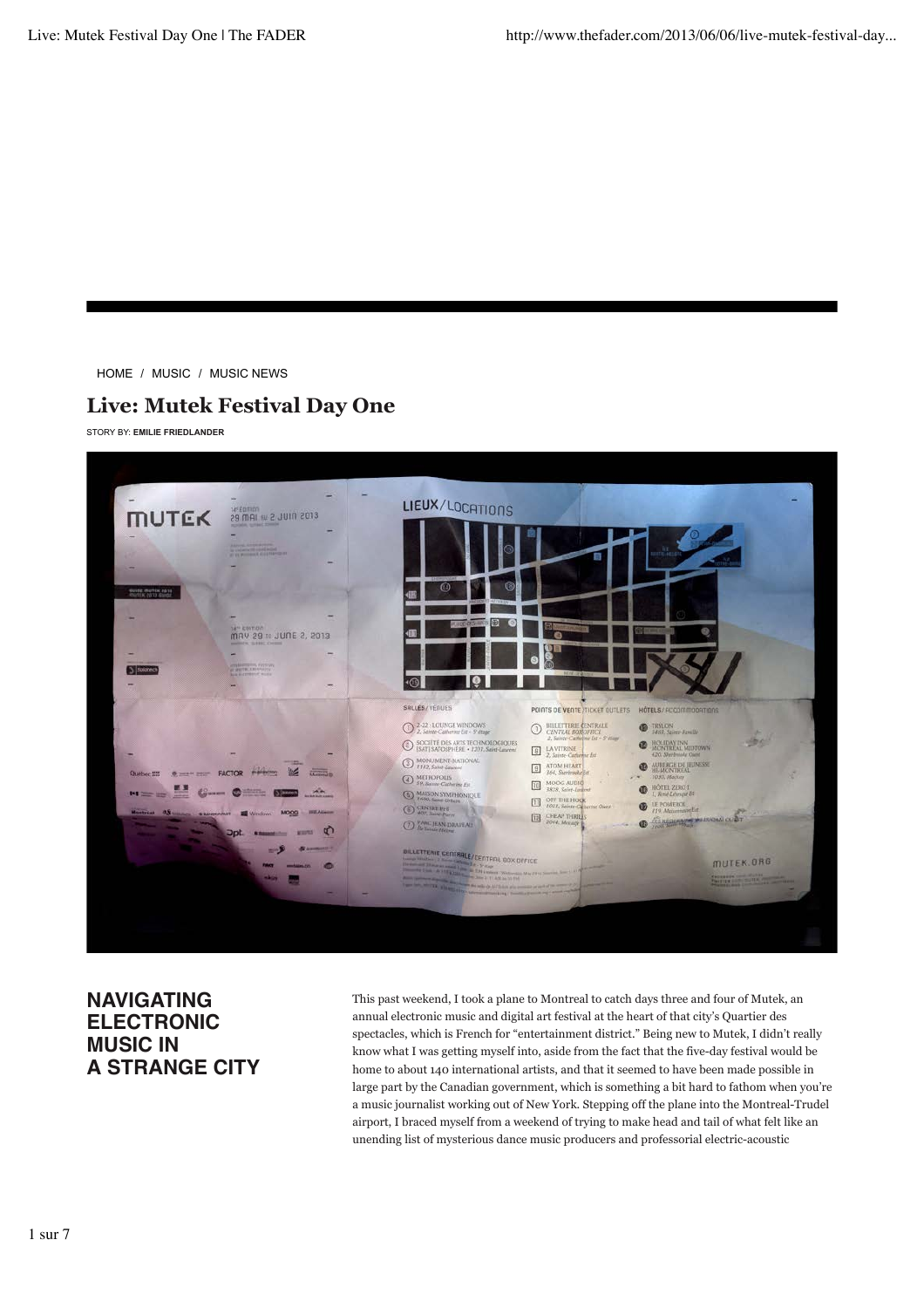

musicians. What I didn't take into account was that I'd also spend a lot of the weekend just trying to successfully navigate a new city, starting with an emergency text message I received before we even reached the hotel, warning me that I'd already incurred over \$50 of roaming data charges.

When you're a native New Yorker, exploring Montreal doesn't feel all that different from exploring any number of medium-sized, international North American cities, albeit with smaller cars, European-looking architecture and a heightened emphasis on sweets. In keeping with the enduring cliché that America and Canada are separate but eerily parallel universes, though, there's enough small differences to make you feel slightly, vaguely disoriented at all times. The Canadian dollar is roughly equivalent to the American dollar, but just different enough to make it always seem like you're paying a little more than you'd like for simple things like a cup of coffee. The chain restaurants and billboard advertisements you walk by downtown will be exactly the same as the ones you see in New York, but water in Montreal is served without ice, and when you go into an elevator, you have to press the "rez-de-chaussée" button if you want to get to the ground floor.

Most significantly, there's the bilingual aspect of the city. I speak French, but for some reason, knowing both of Montreal's official languages ended up making navigation more confusing. Enter a shop or restaurant, and there's always that awkward split second when you have to decide whether to address the person behind the counter in one language or the other, not knowing which of the two happens to be that person's primary one. Sometimes, you get it wrong, and the result is two people with the same mother tongue trying to converse in a language they don't really feel that comfortable with. Though French, I learned, was the official first language of business in Montreal (meaning that shopkeepers and bartenders and bus drivers and policemen are required, by law, to make first contact with you in French), pretty much every conversation I ended up having with primarily French speaking natives turned into a discussion of how French was an endangered language there, from which it transitioned into a broader conversation about the French-speaking community's historical persecution.

Language is a politically loaded topic in Montreal, as are other questions pertaining to the city's turbulent history, such as the fate of the particular part of town where the 10th anniversary of Mutek took place, the Quartier des spectacles. Posters for the festival—which matched images of attractive, disheveled looking youths to the cutely suggestive slogan, "you never forget your first time"— dotted the way from the Holiday Inn to a giant, glass-walled spaceship of a building called the 2-22, on rue Sainte-Catherine. Here, at the festival's ultramodern 5th floor welcome center, I picked up a geometrically designed, bilingual press packet, and tried my best to decipher the color-coded, five-day break down of events, which were demarcated by enigmatic names like "A/Visions 1," "Noctune 3" "Play 2" and "Dromos." It wasn't until I had taken a few trips around the various sites on the festival map that I even noticed that the bulk of Mutek actually took place along a major thoroughfare in the city's Red Light District, and that for every commercial concert venue and contemporary art center I visited in the neighborhood, there was an equal number of chintzy, neon-lit strip-tease spots with names like Sexotheque, Sexe-village and Café Cleopatre.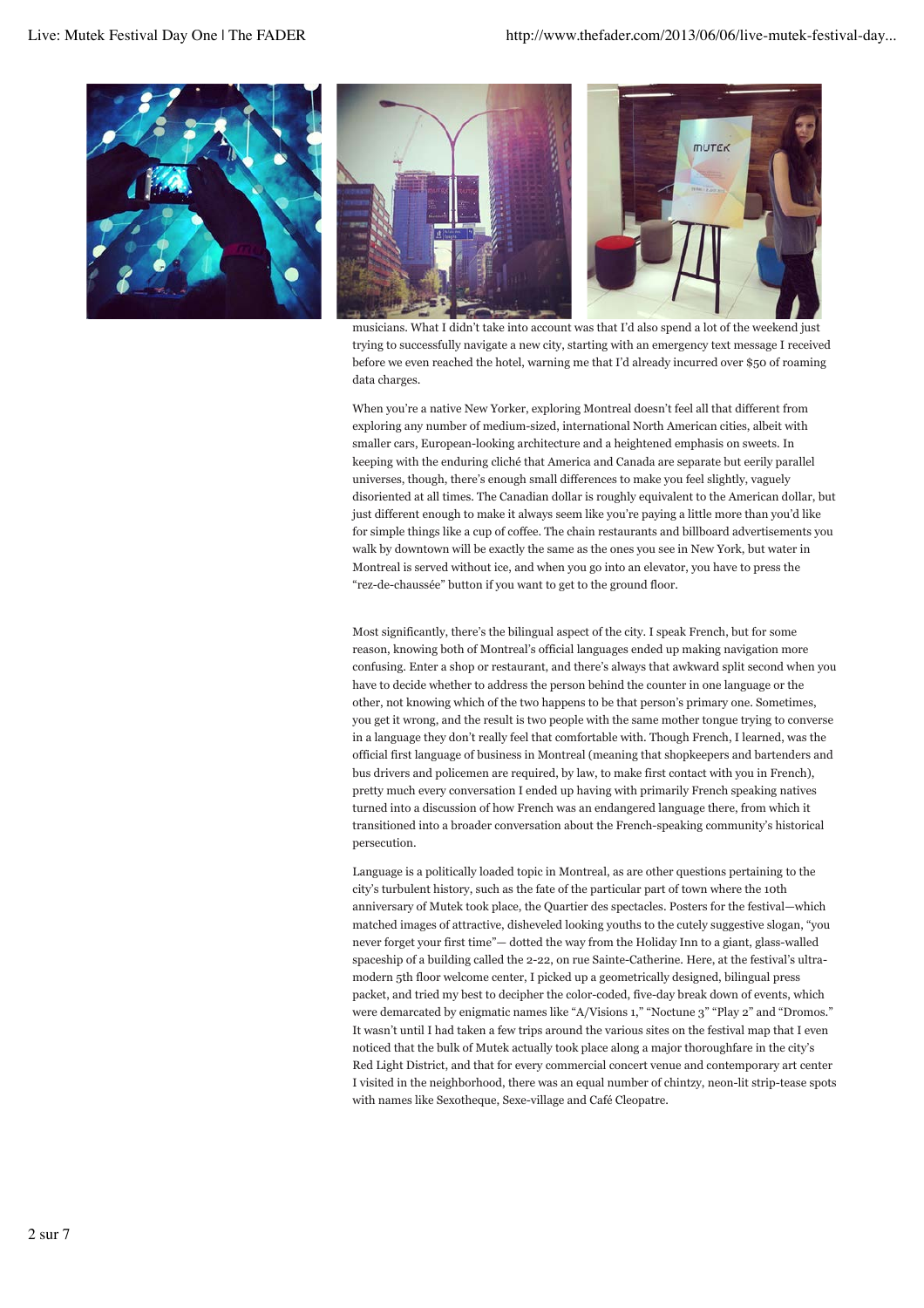

As one McGill grad student and music critic would inform me that weekend, there is a movement in Montreal to protect and preserve the city's notorious neighborhood of sex—for its quaint, historical charm, no doubt, but probably also for its seductively liberal policies on full nudity and contact dancing. Recently, however, that impulse to safeguard the past has come into conflict with projections of the city's future. Mutek sites like the 2-22, a collection of white-walled, Mac product-filled studios for various cultural uses, and the similarly glasswalled La Vitrine, which is short for La Vitrine Culturel, or cultural window, are just a few publicly funded products of Montreal 2025, a widescale modernization initiative determined to bring more art and innovation to the city.

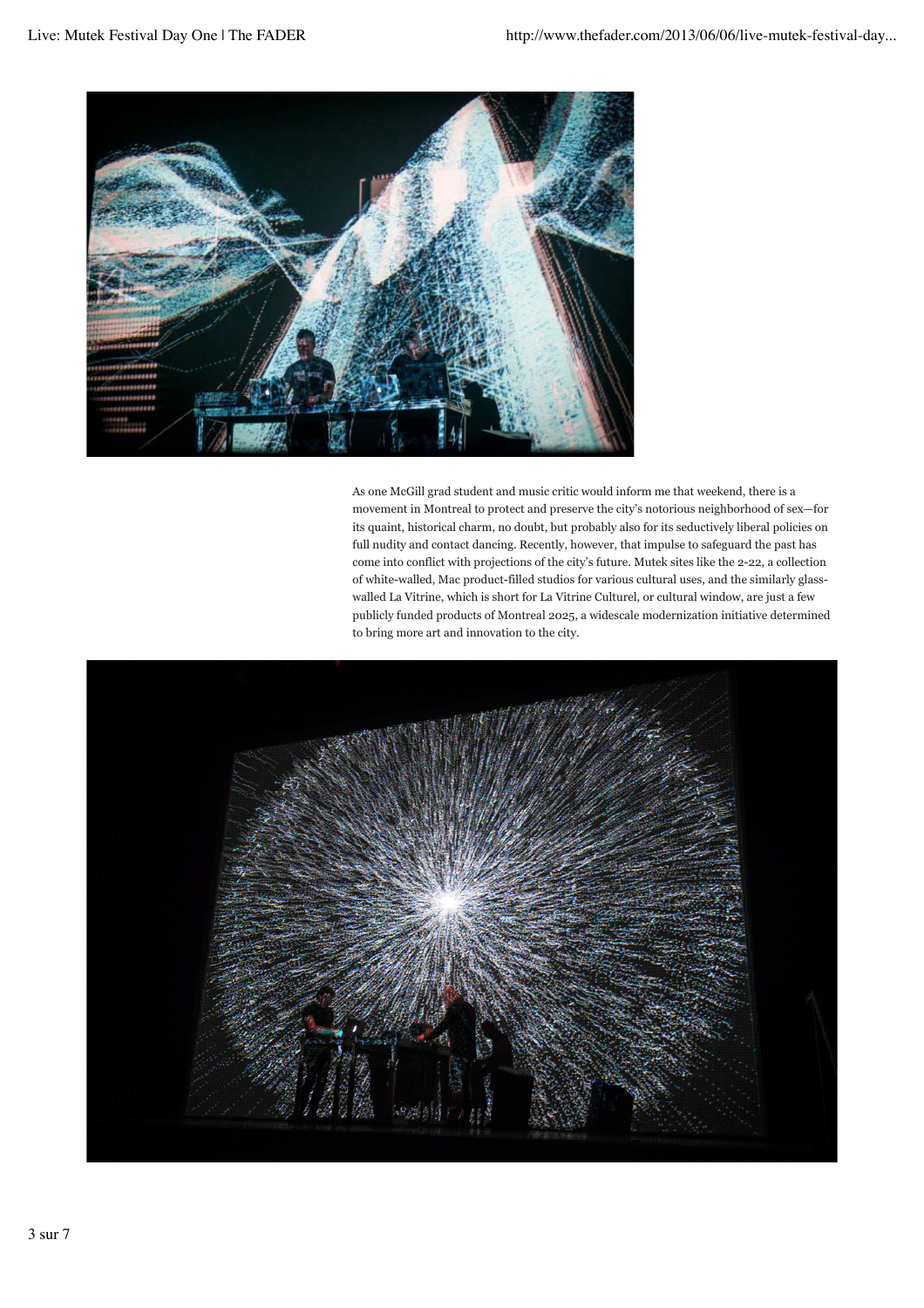To an American tourist taking in a festival like Mutek, this produces some surprising experiences. The name "Quartier des spectacles" reveals itself to be a confusing catch-all for pretty much every kind of cultural "spectacle" under the sun, from scantily clad, long-haired "strip-teaseuses" to artist-hosted "brunches" concerned with the intersection of technology and cuisine. It was high and low together, at every turn, but a dive into Mutek's programming revealed an infinity of more minute distinctions to be made, even within the high cultural thrust of the festival proper. Around dusk on Friday evening, festival-goers piled into the neo-classical looking theater in the neighborhood's Monument-National building to catch round three of the festival's daily "A/Visions" event, which, as you can probably guess from the name, featured performances of the audio-visual variety. A presentation by the Canadian duo of Michael Trommer and Nokami set a hyper-cerebral tone for the evening, purporting to capture the "electro-magnetic spectra emitted by the informational, security, communication and power infrastructures which pervade the urban grid." An noisey, electro-acousticsounding affair, with wild, squiggly graphics meant to represent electrical wave patterns picked up in downtown Montreal and Toronto, it seemed to have something to do with capitalism, but it also felt like the kind of art that can only be appreciated in full knowledge of its concept. Antoine Schmitt and Franck Vigroux's performance, which had the much simpler and more sensual aim of simulating the big bang, packed a greater affective punch, sending the seated audience through a roller-coaster like experience through a combination of cinematic sound swells and the movement of tiny star-like dots across a pitch black screen.



Downstairs, on the rez-de-chaussée of the 19th century theater, a door opened in a whirl of fog machine smoke to reveal what felt like another world entirely, summoning wandering festival goers into a modern, black box theater in the bowels of the building. Here, Frank Oulette, the Montreal DIY scene stalwart who performs under the name Hobo Cubes, was crouched over a rig of pedals and drum machines, emitting a buzzing minefield of rough-hewn, gritty beats before an audience of much younger-looking spectators, the greater majority of which were seated on the ground. Aside from the institutional setting, it felt a lot like an ordinary noise show.

Just a short walk down the strip-club-studded rue de Saint-Laurent, Montreal's Metropolis nightclub was gearing up for yet another variation on the electronic music festival setting with an offering of four headlining acts. We were entering into the "Nocturne" part of the evening, which is Mutek-speak for "party time." I missed Japanese audiovisual artist Ryoichi Kurokawa, but I did get there in time to see a pretty killer performance by Emptyset, whose name would seem to pretty smartly sum up the British duo's use negative space as a compositional tool. At the beginning, though, they seemed more testing our physical limits, with blasts of the kind of deep, floor shaking bass that buzzes up through your legs, tickles your nostrils and makes you inexplicably, almost frighteningly conscious of your own breathing. When this pretty startling opening eventually settled into a bongo-like techno groove, the catchiness of the rhythm felt deliciously hard earned, as though the British duo were sneakily sliding us out of the contemporary art setting and into the club.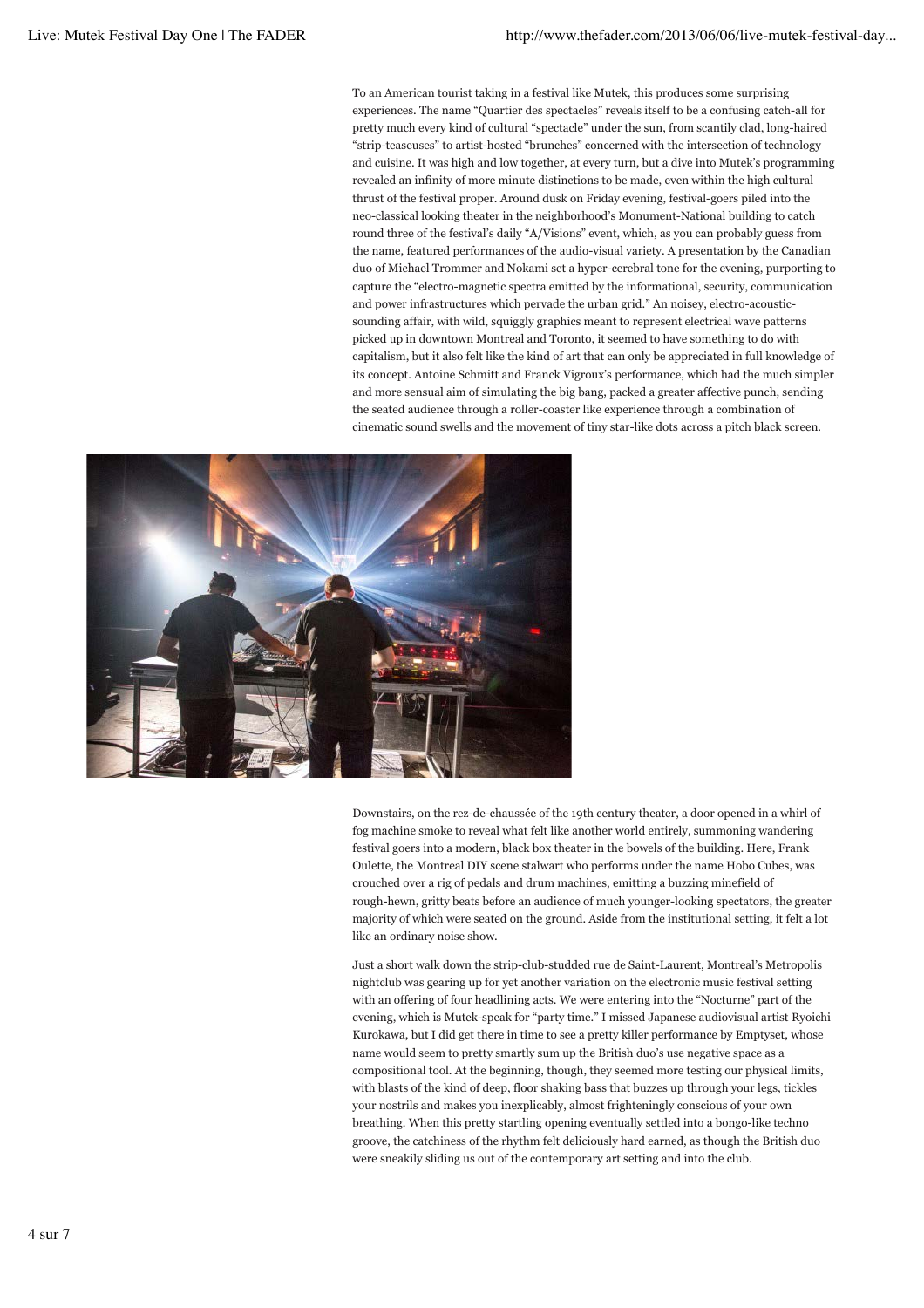

Where Emptyset was all starkness and restraint, Jon Hopkins' set was all melody and color, complete with a lava-lamp-like light display featuring what looked like microscopic close-ups of the bacterial variety. Hopkins, whose Domino affiliation and past collaborations with Brian Eno and Coldplay made him something of a major league outlier in an otherwise pretty nichespecific festival, steered an increasingly eager crowd through a series of dramatic twists and turns, folding elements of techno, dubstep, and melodic house into hypnotic dance productions that even crested into the cinematic wonder of musicbox notes at once point (if you didn't know, Jon Hopkins is also the guy who wrote the score for the British science fiction movie *Monsters*). Onstage, he was a charismatically jumpy amalgam of knob-turning, dancing and intense focus; at one point in the show, a yellow, smiley faced helium balloon escape the grasp of its owner and floated all the way up to the ceiling.

Needless to say, the crowd at Metropolis was exquisitely boozy by the time Robert Hood hit the stage. No one was acting particularly unruly, but everybody seemed sufficiently wired to erupt in cheers and even screams whenever the minimal techno pioneer dropped the beat—which is pretty much the most amazing way to experience any music that revolves around massive swatches of rising hi-hats and the invariable moment when everything bottoms out. It was dark, economical and euphoric, and I don't think I could sum up the former Underground Resistance member's style any better than a friend of mine who was there, when she referred to his "techno mystery swag." After Hood was called back for his second encore, I wandered my way out into the night, suddenly depleted by this heightened dance music experience, which seemed to encapsulate both the technical aspects of what I had seen and heard at Mutek thus far and the parts of it that felt very visceral and human. It wasn't until a crackhead came up to me and frisked me down for change that I realized I was back in the Red Light District.